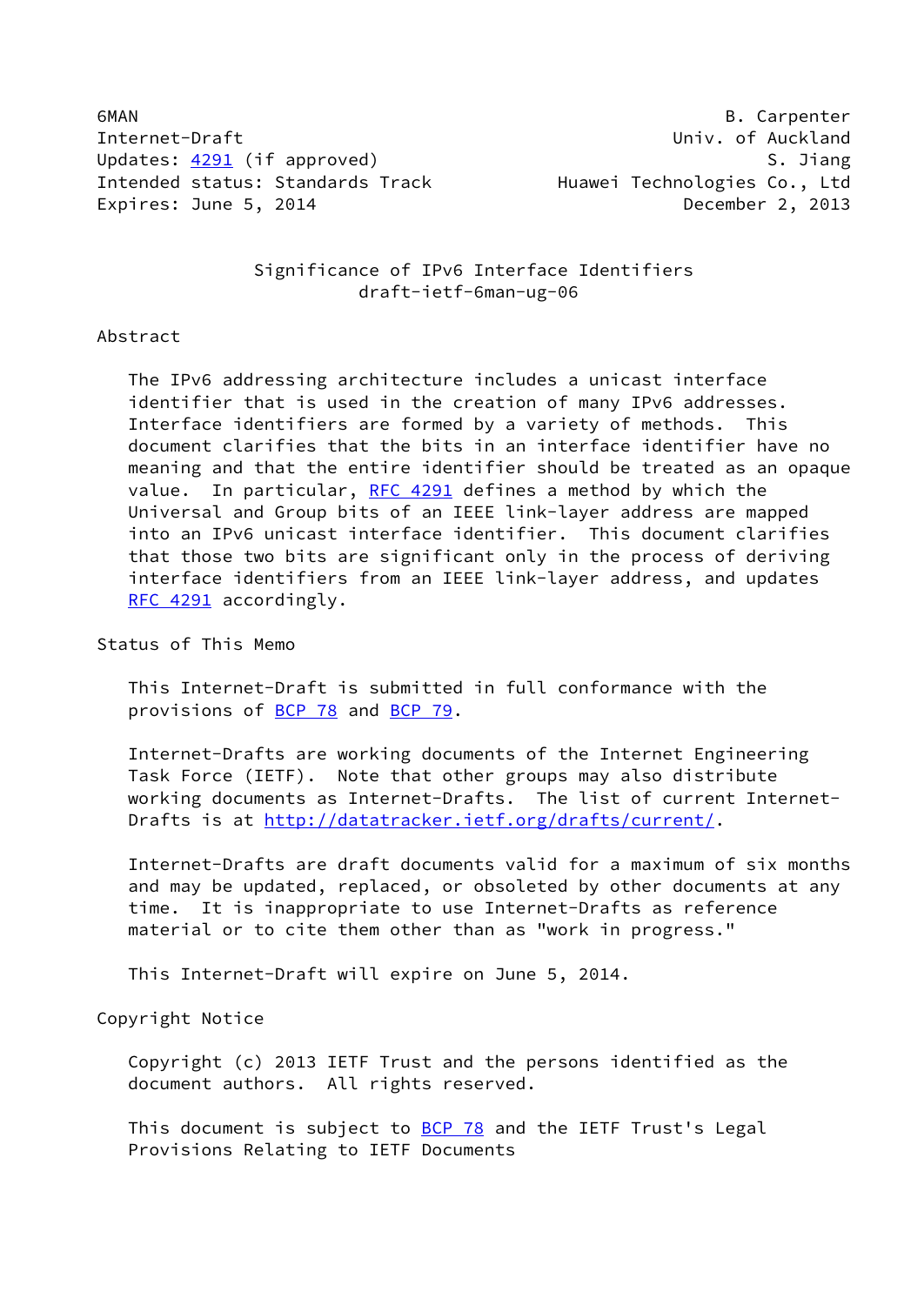## <span id="page-1-1"></span>Internet-Draft IPv6 IID significance December 2013

 [\(http://trustee.ietf.org/license-info](http://trustee.ietf.org/license-info)) in effect on the date of publication of this document. Please review these documents carefully, as they describe your rights and restrictions with respect to this document. Code Components extracted from this document must include Simplified BSD License text as described in Section 4.e of the Trust Legal Provisions and are provided without warranty as described in the Simplified BSD License.

Table of Contents

|                                                        | $\overline{2}$          |
|--------------------------------------------------------|-------------------------|
|                                                        | $\overline{\mathbf{3}}$ |
| 2.                                                     | $\overline{\mathbf{3}}$ |
| Usefulness of the U and G Bits<br>3.                   | $\overline{5}$          |
| The Role of Duplicate Address Detection $\cdots$<br>4. | 6                       |
| $\overline{5}$ . Clarification of Specifications       | 6                       |
| 6.                                                     | $\mathbf{Z}$            |
|                                                        | <u>8</u>                |
| 8.                                                     | 8                       |
| Change log [RFC Editor: Please remove]<br>9.           | 8                       |
|                                                        | <u>_9</u>               |
| 10.1. Normative References                             | <u> ୨</u>               |
| 10.2. Informative References                           | <u>9</u>                |
| Authors' Addresses                                     | -11                     |
|                                                        |                         |

#### <span id="page-1-0"></span>[1](#page-1-0). Introduction

 IPv6 unicast addresses consist of a prefix followed by an Interface Identifier (IID). The IID is supposed to be unique on the links reached by routing to that prefix, giving an IPv6 address that is unique within the applicable scope (link local or global). According to the IPv6 addressing architecture [\[RFC4291](https://datatracker.ietf.org/doc/pdf/rfc4291)], when a 64-bit IPv6 unicast IID is formed on the basis of an IEEE EUI-64 address, usually itself expanded from a 48-bit MAC address, a particular format must be used:

 "For all unicast addresses, except those that start with the binary value 000, Interface IDs are required to be 64 bits long and to be constructed in Modified EUI-64 format."

 Thus the specification assumes that the normal case is to transform an Ethernet-style address into an IID, but in practice, there are various methods of forming such an interface identifier.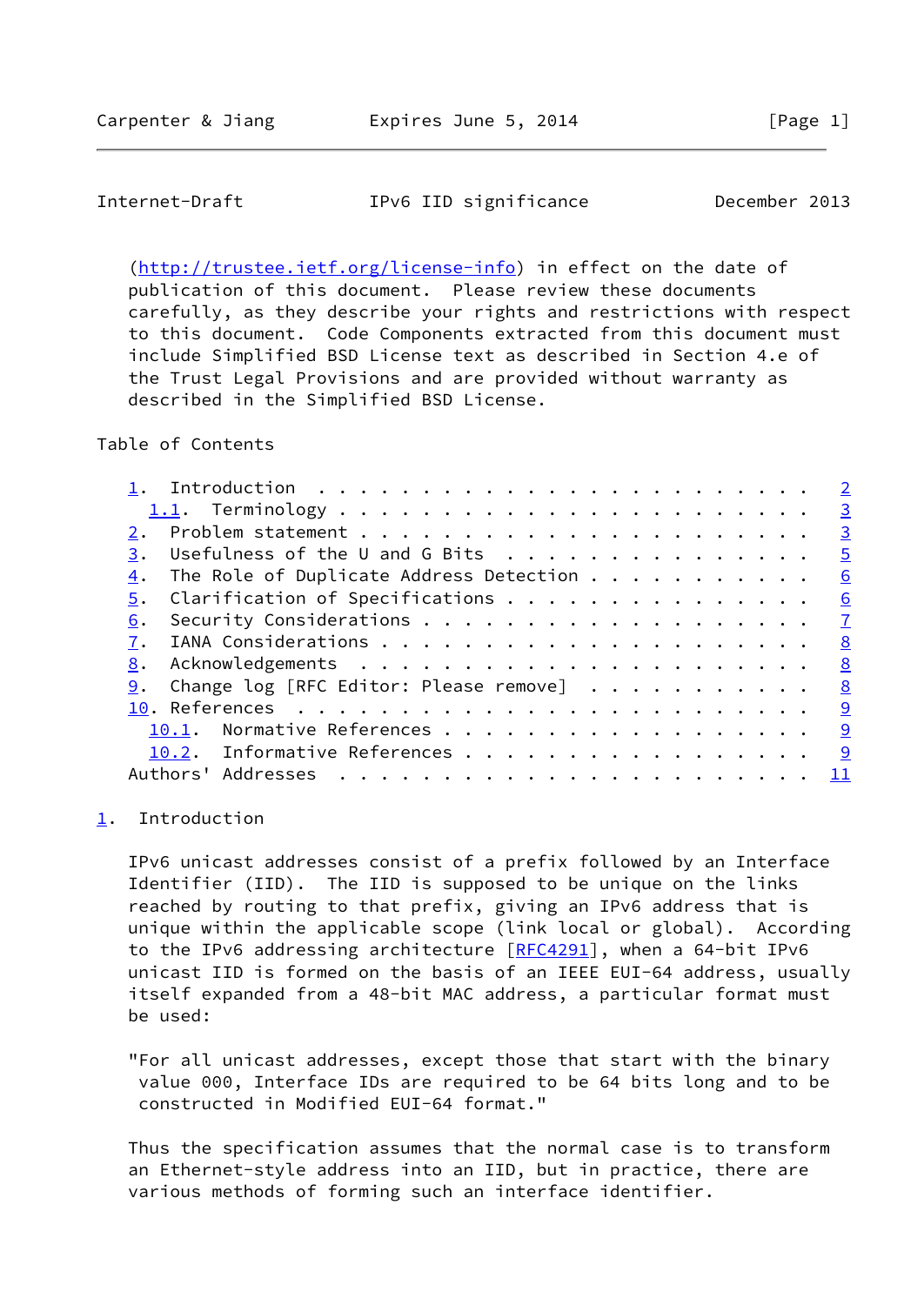The Modified EUI-64 format preserves the information provided by two particular bits in the MAC address:

Carpenter & Jiang **Expires June 5, 2014** [Page 2]

<span id="page-2-1"></span>Internet-Draft IPv6 IID significance December 2013

o The "u/l" bit in a MAC address  $[IEEE802]$  $[IEEE802]$  $[IEEE802]$  is set to 0 to indicate universal scope (implying uniqueness) or to 1 to indicate local scope (without implying uniqueness). In an IID formed from a MAC address, this bit is simply known as the "u" bit and its value is inverted, i.e., 1 for universal scope and 0 for local scope. According to [RFC 4291](https://datatracker.ietf.org/doc/pdf/rfc4291) and [\[RFC7042](https://datatracker.ietf.org/doc/pdf/rfc7042)], the reason for this was to make it easier for network operators to manually configure local scope IIDs.

 In an IID, this bit is in position 6, i.e., position 70 in the complete IPv6 address.

 o The "i/g" bit in a MAC address is set to 1 to indicate group addressing (link-layer multicast). The value of this bit is preserved in an IID, where it is known as the "g" bit.

 In an IID, this bit is in position 7, i.e., position 71 in the complete IPv6 address.

 This document discusses problems observed with the "u" and "g" bits as a result of the above requirements and the fact that various other methods of forming an IID have been defined, quite independently of the method described in Appendix [A of RFC 4291](https://datatracker.ietf.org/doc/pdf/rfc4291#appendix-A). It then discusses the usefulness of these two bits and the significance of the bits in an IID in general. Finally, it updates [RFC 4291](https://datatracker.ietf.org/doc/pdf/rfc4291) accordingly.

## <span id="page-2-0"></span>[1.1](#page-2-0). Terminology

 The key words "MUST", "MUST NOT", "REQUIRED", "SHALL", "SHALL NOT", "SHOULD", "SHOULD NOT", "RECOMMENDED", "MAY", and "OPTIONAL" in this document are to be interpreted as described in [\[RFC2119](https://datatracker.ietf.org/doc/pdf/rfc2119)].

<span id="page-2-2"></span>[2](#page-2-2). Problem statement

 In addition to IIDs formed from IEEE EUI-64 addresses, various new forms of IID have been defined, including temporary addresses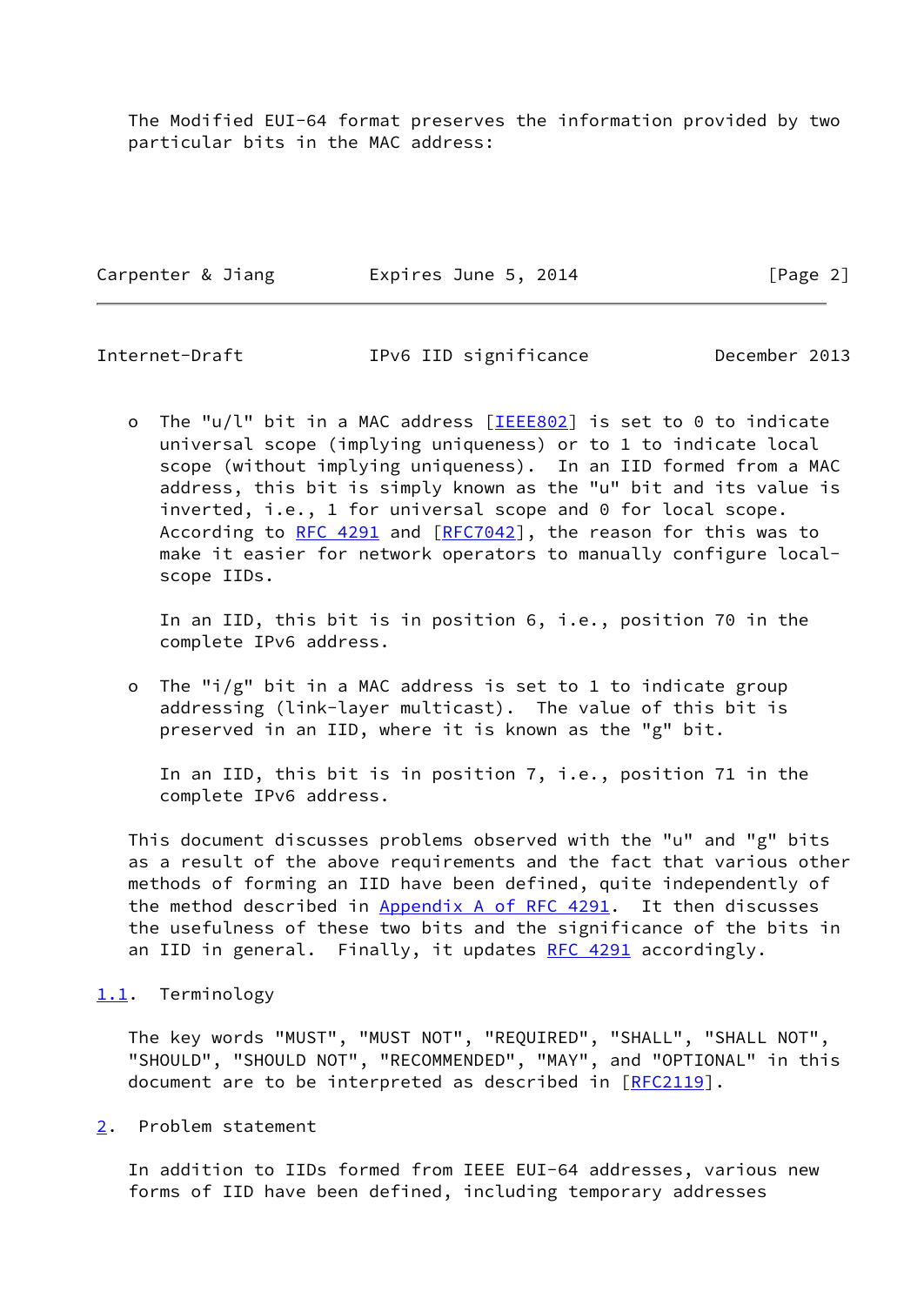[\[RFC4941](https://datatracker.ietf.org/doc/pdf/rfc4941)], Cryptographically Generated Addresses (CGAs) [\[RFC3972](https://datatracker.ietf.org/doc/pdf/rfc3972)] [\[RFC4982](https://datatracker.ietf.org/doc/pdf/rfc4982)], Hash-Based Addresses (HBAs) [\[RFC5535](https://datatracker.ietf.org/doc/pdf/rfc5535)], and ISATAP addresses [[RFC5214](https://datatracker.ietf.org/doc/pdf/rfc5214)]. Other methods have been proposed, such as stable privacy addresses [\[I-D.ietf-6man-stable-privacy-addresses](#page-9-4)], and mapped addresses for 4rd  $[I-D.ietf-softwire-4rd]$ . In each case, the question of how to set the "u" and "g" bits has to be decided. For example, [RFC 3972](https://datatracker.ietf.org/doc/pdf/rfc3972) specifies that they are both zero in CGAs, and [RFC 4982](https://datatracker.ietf.org/doc/pdf/rfc4982) describes them as if they were reserved bits. The same applies to HBAs. On the other hand, RFC  $4941$  specifies that "u" must be zero but leaves "g" variable. The NAT64 addressing format [\[RFC6052](https://datatracker.ietf.org/doc/pdf/rfc6052)] sets the whole byte containing "u" and "g" to zero.

| Carpenter & Jiang | Expires June 5, 2014 | [Page 3] |
|-------------------|----------------------|----------|
|-------------------|----------------------|----------|

Internet-Draft IPv6 IID significance December 2013

 Another case where the "u" and "g" bits are specified is in the Reserved IPv6 Subnet Anycast Address format [\[RFC2526](https://datatracker.ietf.org/doc/pdf/rfc2526)], which states that "for interface identifiers in EUI-64 format, the universal/local bit in the interface identifier MUST be set to 0" (i.e., local) and requires that "g" bit to be set to 1. However, the text neither states nor implies any semantics for these bits in anycast addresses.

 A common operational practice for well-known servers is to manually assign a small number as the IID, in which case "u" and "g" are both zero.

 These cases illustrate that the statement quoted above from [RFC 4291](https://datatracker.ietf.org/doc/pdf/rfc4291) requiring "Modified EUI-64 format" is inapplicable when applied to forms of IID that are not in fact based on an underlying EUI-64 address. In practice, the IETF has chosen to assign some 64-bit IIDs that have nothing to do with EUI-64.

 A particular case is that of /127 prefixes for point-to-point links between routers, as standardised by [\[RFC6164](https://datatracker.ietf.org/doc/pdf/rfc6164)]. The addresses on these links are undoubtedly global unicast addresses, but they do not have a 64-bit IID. The bits in the positions named "u" and "g" in such an IID have no special significance and their values are not specified.

 Each time a new IID format is proposed, the question arises whether these bits have any meaning. Section [2.2.1 of RFC 7042](https://datatracker.ietf.org/doc/pdf/rfc7042#section-2.2.1) discusses the mechanics of the bit allocations but does not explain the purpose or usefulness of these bits in an IID. There is an IANA registry for reserved IID values [\[RFC5453](https://datatracker.ietf.org/doc/pdf/rfc5453)] but again there is no explanation of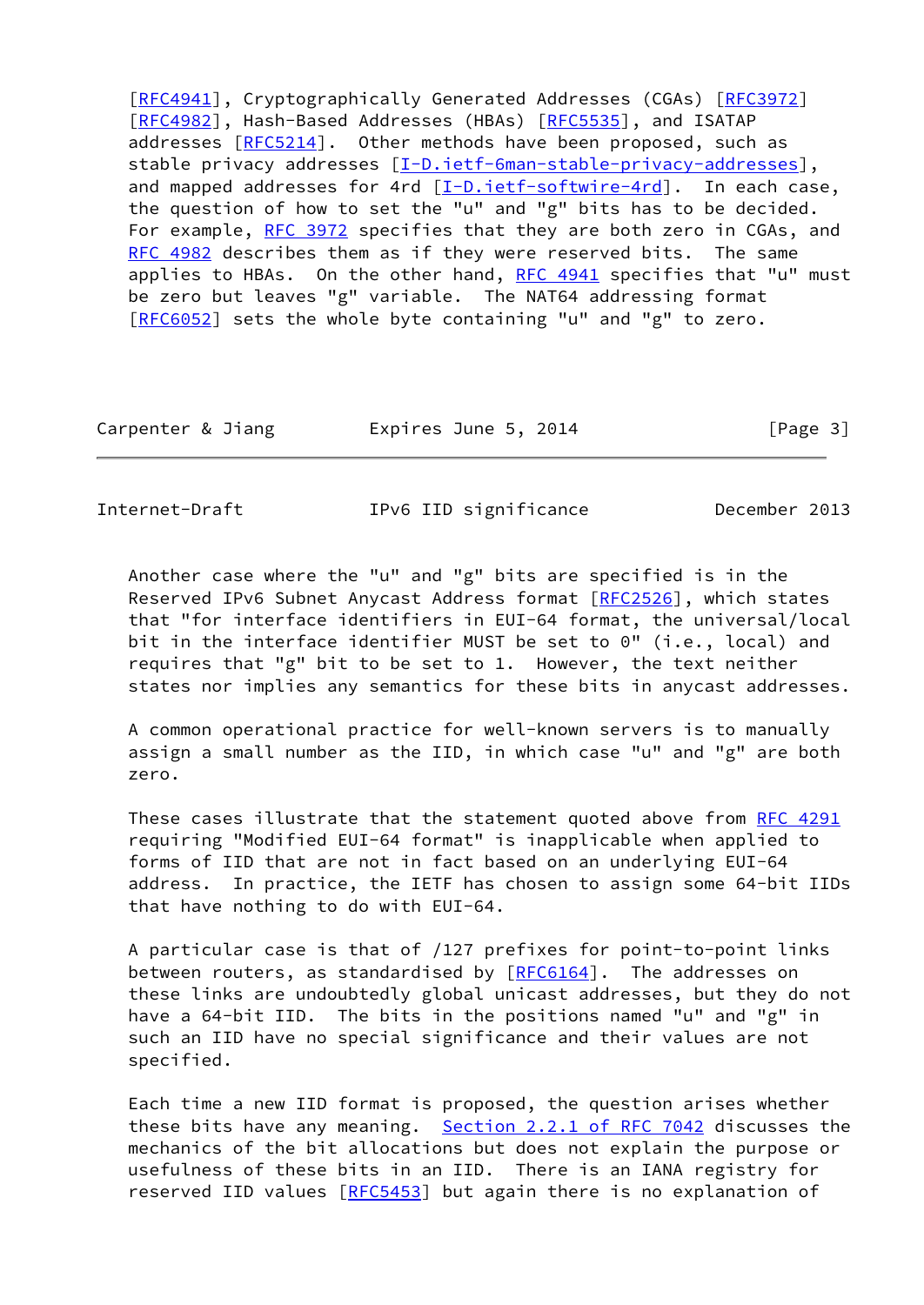the purpose of the "u" and "g" bits.

 There was a presumption when IPv6 was designed and the IID format was first specified that a universally unique IID might prove to be very useful, for example to contribute to solving the multihoming problem. Indeed, the addressing architecture [\[RFC4291](https://datatracker.ietf.org/doc/pdf/rfc4291)] states this explicitly:

 "The use of the universal/local bit in the Modified EUI-64 format identifier is to allow development of future technology that can take advantage of interface identifiers with universal scope."

 However, this has not so far proved to be the case. Also, there is evidence from the field that MAC addresses with universal scope are sometimes assigned to multiple MAC interfaces. There are recurrent reports of manufacturers assigning the same MAC address to multiple devices, and significant re-use of the same virtual MAC address is reported in virtual machine environments. Once transformed into IID format (with "u" = 1) these identifiers would purport to be universally unique but would in fact be ambiguous. This has no known

| Carpenter & Jiang | Expires June 5, 2014 | [Page 4] |
|-------------------|----------------------|----------|
|                   |                      |          |

<span id="page-4-0"></span>Internet-Draft IPv6 IID significance December 2013

 harmful effect as long as the replicated MAC addresses and IIDs are used on different layer 2 links. If they are used on the same link, of course there will be a problem, very likely interfering with link layer transmission. If not, the problem will be detected by duplicate address detection [\[RFC4862](https://datatracker.ietf.org/doc/pdf/rfc4862)] [[RFC6775](https://datatracker.ietf.org/doc/pdf/rfc6775)], but such an error can usually only be resolved by human intervention.

 The conclusion from this is that the "u" bit is not a reliable indicator of universal uniqueness.

 We note that Identifier-Locator Network Protocol (ILNP), a multihoming solution that might be expected to benefit from universally unique IIDs in modified EUI-64 format, does not in fact rely on them. ILNP uses its own format, defined as a Node Identifier [\[RFC6741](https://datatracker.ietf.org/doc/pdf/rfc6741)]. ILNP has the constraint that a given Node Identifier must be unique within the context of a given Locator (i.e. within a single given IPv6 subnetwork). As we have just shown, the state of the "u" bit does not in any way guarantee such uniqueness, but duplicate address detection is available.

 Thus, we can conclude that the value of the "u" bit in IIDs has no particular meaning. In the case of an IID created from a MAC address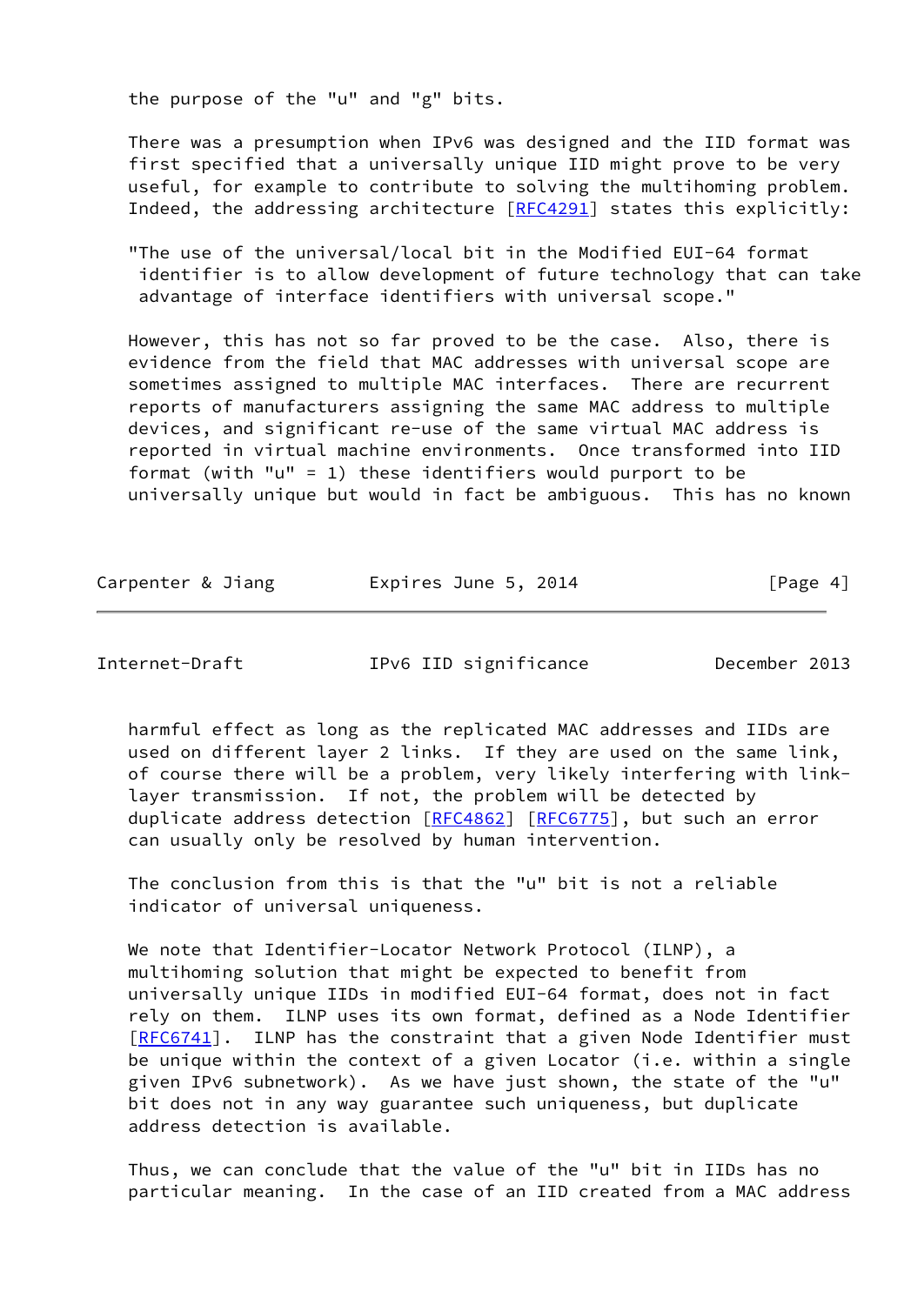according to [RFC 4291](https://datatracker.ietf.org/doc/pdf/rfc4291), its value is determined by the MAC address, but that is all.

 An IPv6 IID should not be created from a MAC group address, so the "g" bit will normally be zero, but this value also has no particular meaning. Additionally, the "u" and the "g" bits are both meaningless in the format of an IPv6 multicast group ID [\[RFC3306](https://datatracker.ietf.org/doc/pdf/rfc3306)] [[RFC3307](https://datatracker.ietf.org/doc/pdf/rfc3307)].

 None of the above implies that there is a problem with using the "u" and "g" bits in MAC addresses as part of the process of generating IIDs from MAC addresses, or with specifying their values in other methods of generating IIDs. What it does imply is that, after an IID is generated by any method, no reliable deductions can be made from the state of the "u" and "g" bits; in other words, these bits have no useful semantics in an IID.

 Once this is recognised, we can avoid the problematic confusion caused by these bits each time that a new form of IID is proposed.

<span id="page-5-0"></span>[3](#page-5-0). Usefulness of the U and G Bits

 Given that the "u" and "g" bits do not have a reliable meaning in an IID, it is relevant to consider what usefulness they do have.

If an IID is known or guessed to have been created according to [RFC](https://datatracker.ietf.org/doc/pdf/rfc4291) [4291](https://datatracker.ietf.org/doc/pdf/rfc4291), it could be transformed back into a MAC address. This can be

| Carpenter & Jiang | Expires June 5, 2014 | [Page 5] |
|-------------------|----------------------|----------|
|                   |                      |          |

<span id="page-5-2"></span>Internet-Draft IPv6 IID significance December 2013

 very helpful during operational fault diagnosis. For that reason, mapping the IEEE "u" and "g" bits into the IID has operational usefulness. However, it should be stressed that an IID with "u" = 1 and "g" = 0 might not be formed from a MAC address; on the contrary, it might equally result from another method. With other methods, there is no reverse transformation available.

 Given that the values of the "u" and "g" bits in an IID have no particular meaning, new methods of IID formation are at liberty to use them as they wish, for example as additional pseudo-random bits to reduce the chances of duplicate IIDs.

<span id="page-5-1"></span>[4](#page-5-1). The Role of Duplicate Address Detection

As mentioned above, Duplicate Address Detection (DAD) [[RFC4862](https://datatracker.ietf.org/doc/pdf/rfc4862)] is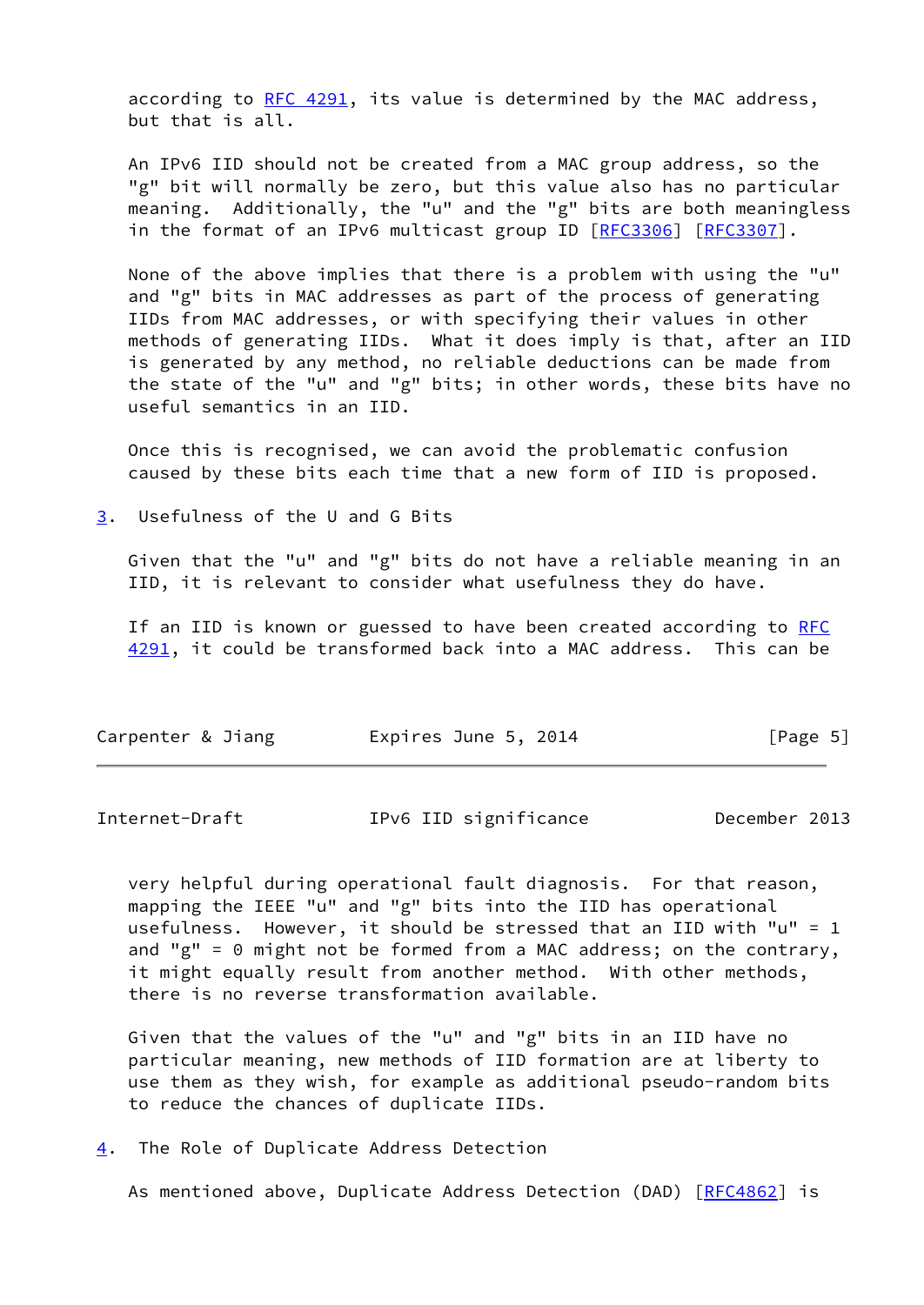able to detect any case where a collision of two IIDs on the same link leads to a duplicated IPv6 address. The scope of DAD may be extended to a set of links by a DAD proxy [[RFC6957](https://datatracker.ietf.org/doc/pdf/rfc6957)] or by Neighbor Discovery Optimization [\[RFC6775](https://datatracker.ietf.org/doc/pdf/rfc6775)]. Since DAD is mandatory for all nodes, there will be almost no case in which an IID collision, however unlikely it may be, is not detected. It is out of scope of most existing specifications to define the recovery action after a DAD failure, which is an implementation issue. If a manually created IID, or an IID derived from a MAC address according to [RFC 4291,](https://datatracker.ietf.org/doc/pdf/rfc4291) leads to a DAD failure, human intervention will most likely be required. However, as mentioned above, some methods of IID formation might produce IID values with "u" = 1 and "g" = 0 that are not based on a MAC address. With very low probability, such a value might collide with an IID based on a MAC address.

As stated in [RFC 4862](https://datatracker.ietf.org/doc/pdf/rfc4862):

 "On the other hand, if the duplicate link-local address is not formed from an interface identifier based on the hardware address, which is supposed to be uniquely assigned, IP operation on the interface MAY be continued."

 Continued operation is only possible if a new IID is created. The best procedure to follow for this will depend on the IID formation method in use. For example, if an IID is formed by a pseudo-random process, that process could simply be repeated.

<span id="page-6-0"></span>[5](#page-6-0). Clarification of Specifications

 This section describes clarifications to the IPv6 specifications that result from the above discussion. Their aim is to reduce confusion while retaining the useful aspects of the "u" and "g" bits in IIDs.

| Carpenter & Jiang | Expires June 5, 2014 | [Page 6] |
|-------------------|----------------------|----------|
|                   |                      |          |

<span id="page-6-1"></span>Internet-Draft IPv6 IID significance December 2013

 The EUI-64 to IID transformation defined in the IPv6 addressing architecture [\[RFC4291](https://datatracker.ietf.org/doc/pdf/rfc4291)] MUST be used for all cases where an IPv6 IID is derived from an IEEE MAC or EUI-64 address. With any other form of link layer address, an equivalent transformation SHOULD be used.

 Specifications of other forms of 64-bit IID MUST specify how all 64 bits are set, but a generic semantic meaning for the "u" and "g" bits MUST NOT be defined. However, the method of generating IIDs for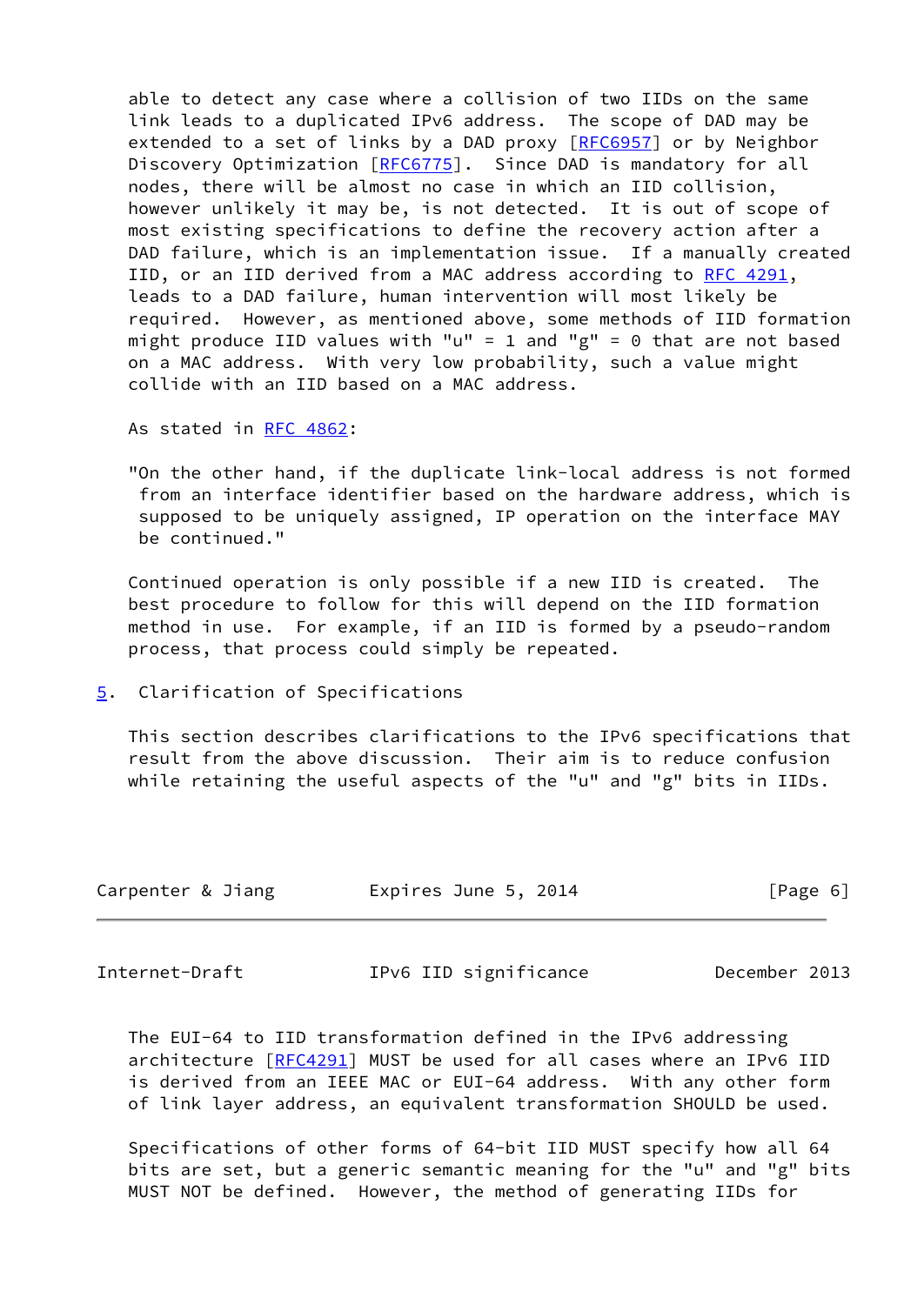specific link types MAY define some local significance for certain bits.

 In all cases, the bits in an IID have no generic semantics; in other words, they have opaque values. In fact, the whole IID value MUST be viewed as an opaque bit string by third parties, except possibly in the local context.

The following statement in **section 2.5.1** of the IPv6 addressing architecture [\[RFC4291](https://datatracker.ietf.org/doc/pdf/rfc4291)]:

 "For all unicast addresses, except those that start with the binary value 000, Interface IDs are required to be 64 bits long and to be constructed in Modified EUI-64 format."

is replaced by:

 "For all unicast addresses, except those that start with the binary value 000, Interface IDs are required to be 64 bits long. If derived from an IEEE MAC-layer address, they must be constructed in Modified EUI-64 format."

The following statement in section 2.5.1 of the IPv6 addressing architecture [\[RFC4291](https://datatracker.ietf.org/doc/pdf/rfc4291)] is obsoleted:

 "The use of the universal/local bit in the Modified EUI-64 format identifier is to allow development of future technology that can take advantage of interface identifiers with universal scope."

 As far as is known, no existing implementation will be affected by these changes. The benefit is that future design discussions are simplified.

<span id="page-7-0"></span>[6](#page-7-0). Security Considerations

No new security exposures or issues are raised by this document.

 In some contexts, unpredictable IID values are considered beneficial to enhance privacy and defeat scanning attacks. The recognition that the IID value should be regarded as an opaque bit string is

| Carpenter & Jiang | Expires June 5, 2014 | [Page 7] |
|-------------------|----------------------|----------|
|-------------------|----------------------|----------|

<span id="page-7-1"></span>

| IPv6 IID significance<br>December 2013<br>Internet-Draft |  |
|----------------------------------------------------------|--|
|----------------------------------------------------------|--|

consistent with methods of IID formation that result in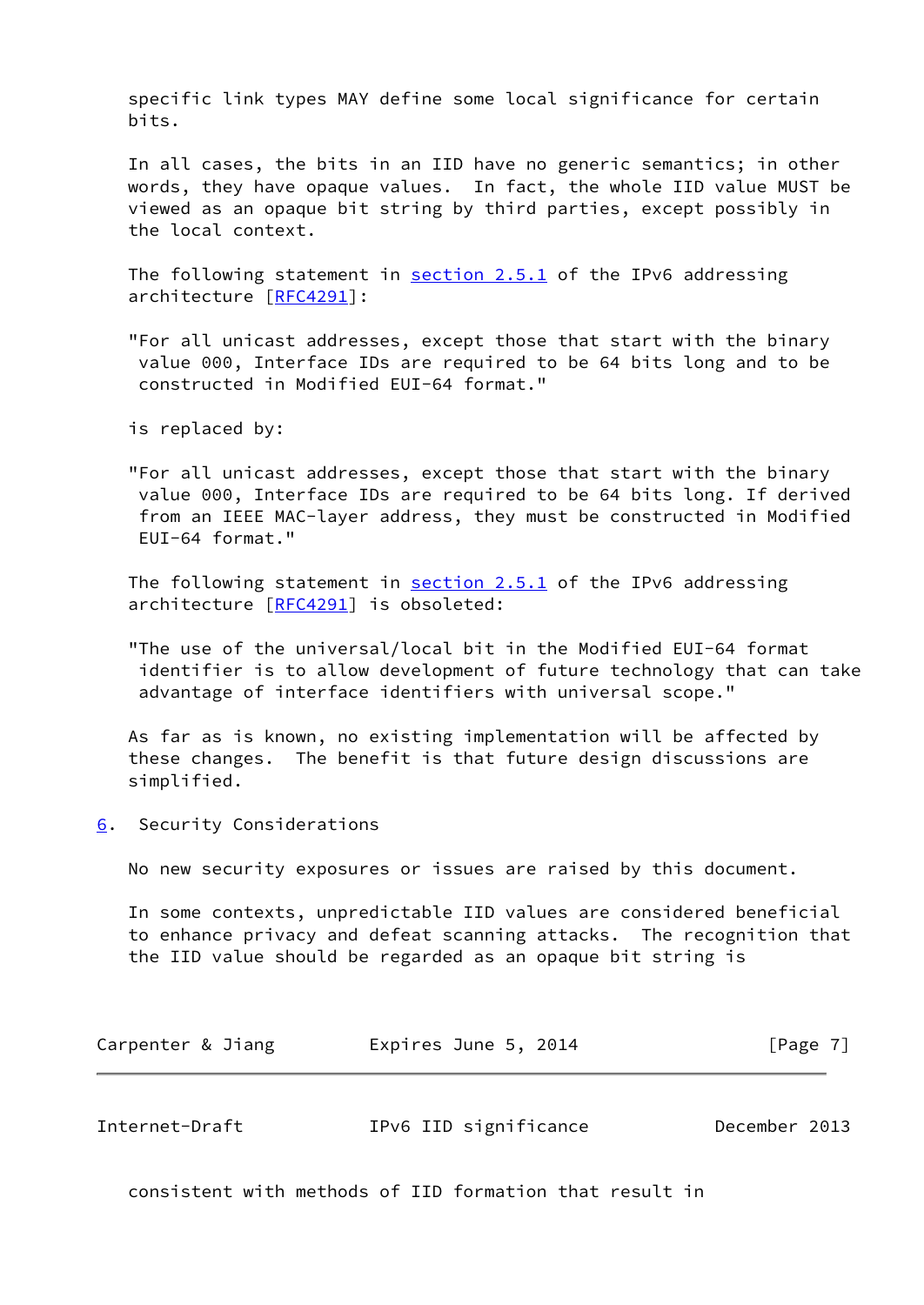unpredictable, pseudo-random values.

<span id="page-8-0"></span>[7](#page-8-0). IANA Considerations

 This document requests no immediate action by IANA. However, the following should be noted when considering any future proposed addition to the registry of reserved IID values, which requires Standards Action according to [[RFC5453](https://datatracker.ietf.org/doc/pdf/rfc5453)].

 Full deployment of a new reserved IID value would require updates to IID generation code in every deployed IPv6 stack, so the technical justification for such a Standards Action would need to be extremely strong.

 The preceding sentence and a reference to this document should be added to the Reserved IPv6 Interface Identifiers registry.

<span id="page-8-1"></span>[8](#page-8-1). Acknowledgements

 Valuable comments were received from Ran Atkinson, Remi Despres, Ralph Droms, Fernando Gont, Eric Gray, Brian Haberman, Joel Halpern, Bob Hinden, Christian Huitema, Ray Hunter, Tatuya Jinmei, Roger Jorgensen, Mark Smith, Bernie Volz and other participants in the 6MAN working group.

 Brian Carpenter was a visitor at the Computer Laboratory, Cambridge University during part of this work.

This document was produced using the xml2rfc tool [[RFC2629](https://datatracker.ietf.org/doc/pdf/rfc2629)].

<span id="page-8-2"></span>[9](#page-8-2). Change log [RFC Editor: Please remove]

 [draft-ietf-6man-ug-06](https://datatracker.ietf.org/doc/pdf/draft-ietf-6man-ug-06): IETF Last Call comments - clarifications, 2013-12-02.

[draft-ietf-6man-ug-05](https://datatracker.ietf.org/doc/pdf/draft-ietf-6man-ug-05): AD comments - clarifications, 2013-11-14.

 [draft-ietf-6man-ug-04](https://datatracker.ietf.org/doc/pdf/draft-ietf-6man-ug-04): corrected interpretation of 802.1, removed a content-free paragraph, minor fixes, 2013-10-02.

 [draft-ietf-6man-ug-03](https://datatracker.ietf.org/doc/pdf/draft-ietf-6man-ug-03): some clarifications, text on unpredictable IIDs, minor corrections, 2013-08-26.

 [draft-ietf-6man-ug-02](https://datatracker.ietf.org/doc/pdf/draft-ietf-6man-ug-02): incorporated WG Last Call comments: removed open issue, clarified IEEE bit names, clarified DAD text, updated references, minor editorial corrections, 2013-08-06.

Carpenter & Jiang **Expires June 5, 2014** [Page 8]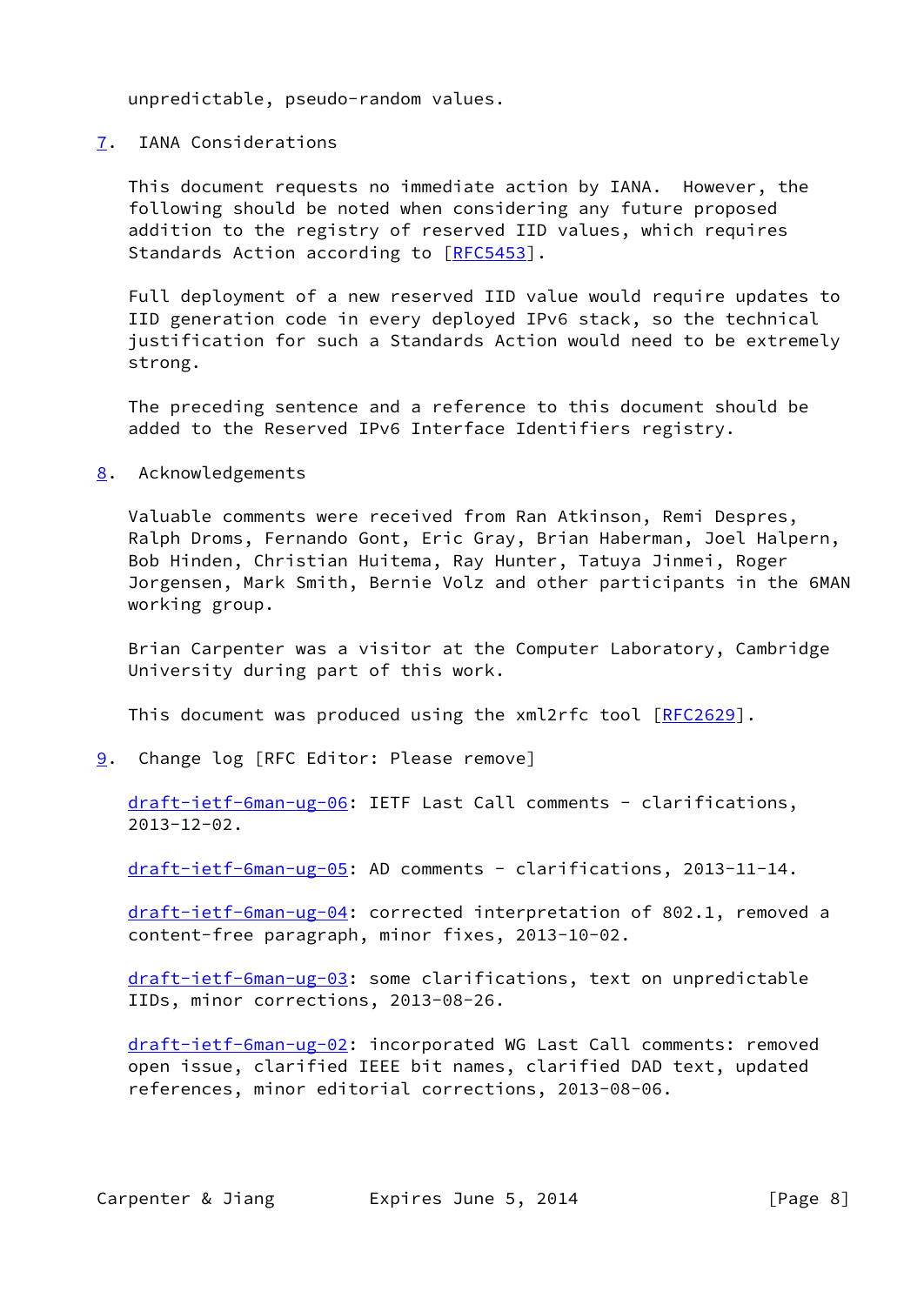<span id="page-9-1"></span>Internet-Draft IPv6 IID significance December 2013

 [draft-ietf-6man-ug-01](https://datatracker.ietf.org/doc/pdf/draft-ietf-6man-ug-01): emphasised "opaque" nature of IID, added text about DAD failures, expanded IANA considerations, 2013-05-25.

 [draft-ietf-6man-ug-00](https://datatracker.ietf.org/doc/pdf/draft-ietf-6man-ug-00): first WG version, text clarified, added possibility of link-local significance, 2013-03-28.

 [draft-carpenter-6man-ug-01](https://datatracker.ietf.org/doc/pdf/draft-carpenter-6man-ug-01): numerous clarifications following WG comments, discussed DAD, added new section on the usefulness of the u /g bits, expanded IANA considerations, set intended status, 2013-02-21.

[draft-carpenter-6man-ug-00](https://datatracker.ietf.org/doc/pdf/draft-carpenter-6man-ug-00): original version, 2013-01-31.

<span id="page-9-0"></span>[10.](#page-9-0) References

<span id="page-9-2"></span>[10.1](#page-9-2). Normative References

- [RFC2119] Bradner, S., "Key words for use in RFCs to Indicate Requirement Levels", [BCP 14](https://datatracker.ietf.org/doc/pdf/bcp14), [RFC 2119](https://datatracker.ietf.org/doc/pdf/rfc2119), March 1997.
- [RFC4291] Hinden, R. and S. Deering, "IP Version 6 Addressing Architecture", [RFC 4291](https://datatracker.ietf.org/doc/pdf/rfc4291), February 2006.
- [RFC4862] Thomson, S., Narten, T., and T. Jinmei, "IPv6 Stateless Address Autoconfiguration", [RFC 4862,](https://datatracker.ietf.org/doc/pdf/rfc4862) September 2007.
- [RFC5453] Krishnan, S., "Reserved IPv6 Interface Identifiers", [RFC](https://datatracker.ietf.org/doc/pdf/rfc5453) [5453,](https://datatracker.ietf.org/doc/pdf/rfc5453) February 2009.
- [RFC7042] Eastlake, D. and J. Abley, "IANA Considerations and IETF Protocol and Documentation Usage for IEEE 802 Parameters", [BCP 141](https://datatracker.ietf.org/doc/pdf/bcp141), [RFC 7042,](https://datatracker.ietf.org/doc/pdf/rfc7042) October 2013.
- <span id="page-9-3"></span>[10.2](#page-9-3). Informative References

<span id="page-9-4"></span>[I-D.ietf-6man-stable-privacy-addresses]

 Gont, F., "A Method for Generating Semantically Opaque Interface Identifiers with IPv6 Stateless Address Autoconfiguration (SLAAC)", [draft-ietf-6man-stable](https://datatracker.ietf.org/doc/pdf/draft-ietf-6man-stable-privacy-addresses-14) [privacy-addresses-14](https://datatracker.ietf.org/doc/pdf/draft-ietf-6man-stable-privacy-addresses-14) (work in progress), October 2013.

<span id="page-9-5"></span>[I-D.ietf-softwire-4rd]

 Despres, R., Jiang, S., Penno, R., Lee, Y., Chen, G., and M. Chen, "IPv4 Residual Deployment via IPv6 - a Stateless Solution (4rd)", [draft-ietf-softwire-4rd-07](https://datatracker.ietf.org/doc/pdf/draft-ietf-softwire-4rd-07) (work in progress), October 2013.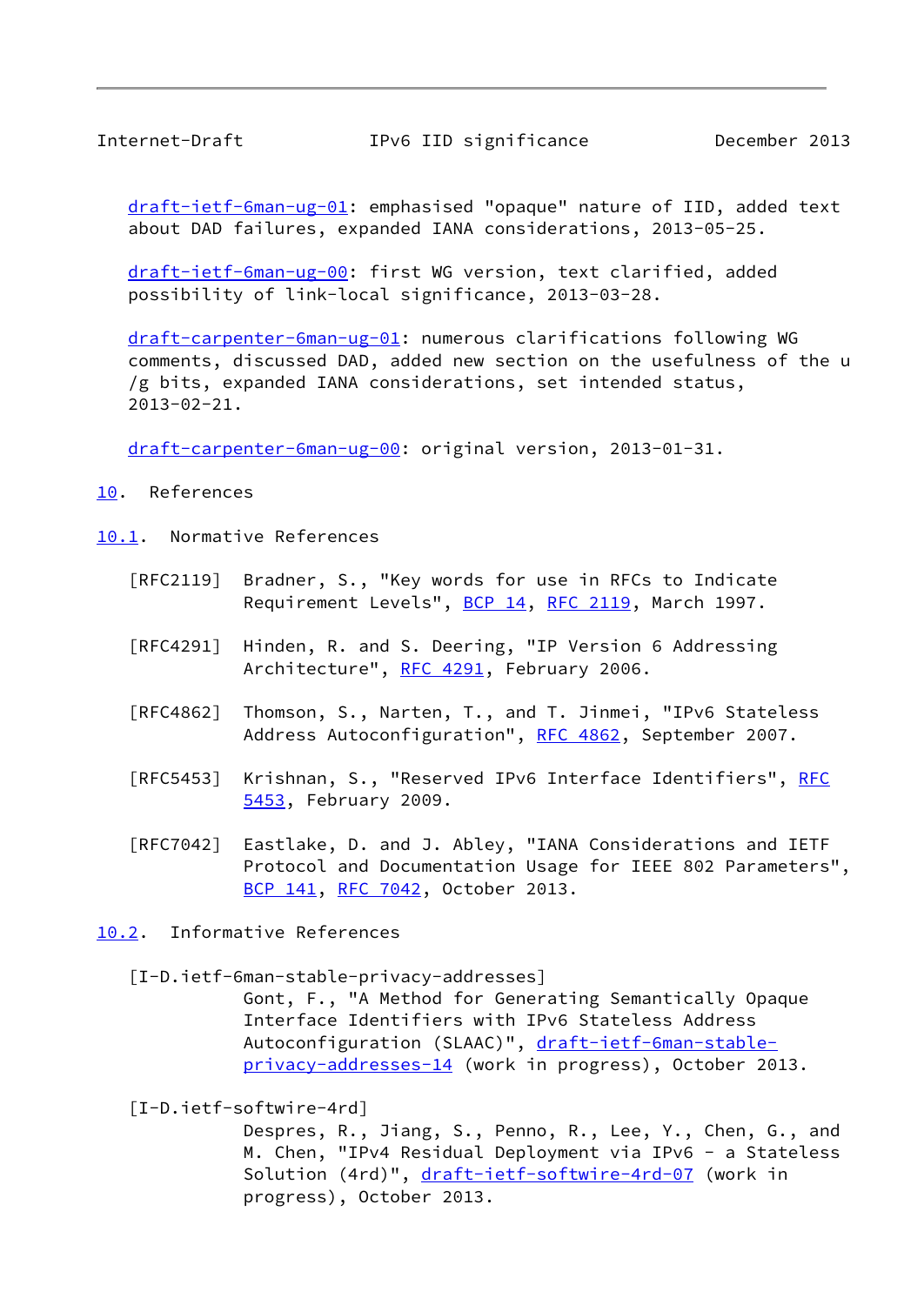Internet-Draft IPv6 IID significance December 2013

- <span id="page-10-0"></span> [IEEE802] , "IEEE Standard for Local and Metropolitan Area Networks: Overview and Architecture", IEEE Std 802-2001 (R2007), 2007.
- [RFC2526] Johnson, D. and S. Deering, "Reserved IPv6 Subnet Anycast Addresses", [RFC 2526,](https://datatracker.ietf.org/doc/pdf/rfc2526) March 1999.
- [RFC2629] Rose, M., "Writing I-Ds and RFCs using XML", [RFC 2629](https://datatracker.ietf.org/doc/pdf/rfc2629), June 1999.
- [RFC3306] Haberman, B. and D. Thaler, "Unicast-Prefix-based IPv6 Multicast Addresses", [RFC 3306](https://datatracker.ietf.org/doc/pdf/rfc3306), August 2002.
- [RFC3307] Haberman, B., "Allocation Guidelines for IPv6 Multicast Addresses", [RFC 3307,](https://datatracker.ietf.org/doc/pdf/rfc3307) August 2002.
- [RFC3972] Aura, T., "Cryptographically Generated Addresses (CGA)", [RFC 3972,](https://datatracker.ietf.org/doc/pdf/rfc3972) March 2005.
- [RFC4941] Narten, T., Draves, R., and S. Krishnan, "Privacy Extensions for Stateless Address Autoconfiguration in IPv6", [RFC 4941](https://datatracker.ietf.org/doc/pdf/rfc4941), September 2007.
- [RFC4982] Bagnulo, M. and J. Arkko, "Support for Multiple Hash Algorithms in Cryptographically Generated Addresses (CGAs)", [RFC 4982,](https://datatracker.ietf.org/doc/pdf/rfc4982) July 2007.
- [RFC5214] Templin, F., Gleeson, T., and D. Thaler, "Intra-Site Automatic Tunnel Addressing Protocol (ISATAP)", [RFC 5214,](https://datatracker.ietf.org/doc/pdf/rfc5214) March 2008.
- [RFC5535] Bagnulo, M., "Hash-Based Addresses (HBA)", <u>RFC 5535</u>, June 2009.
- [RFC6052] Bao, C., Huitema, C., Bagnulo, M., Boucadair, M., and X. Li, "IPv6 Addressing of IPv4/IPv6 Translators", [RFC 6052,](https://datatracker.ietf.org/doc/pdf/rfc6052) October 2010.
- [RFC6164] Kohno, M., Nitzan, B., Bush, R., Matsuzaki, Y., Colitti,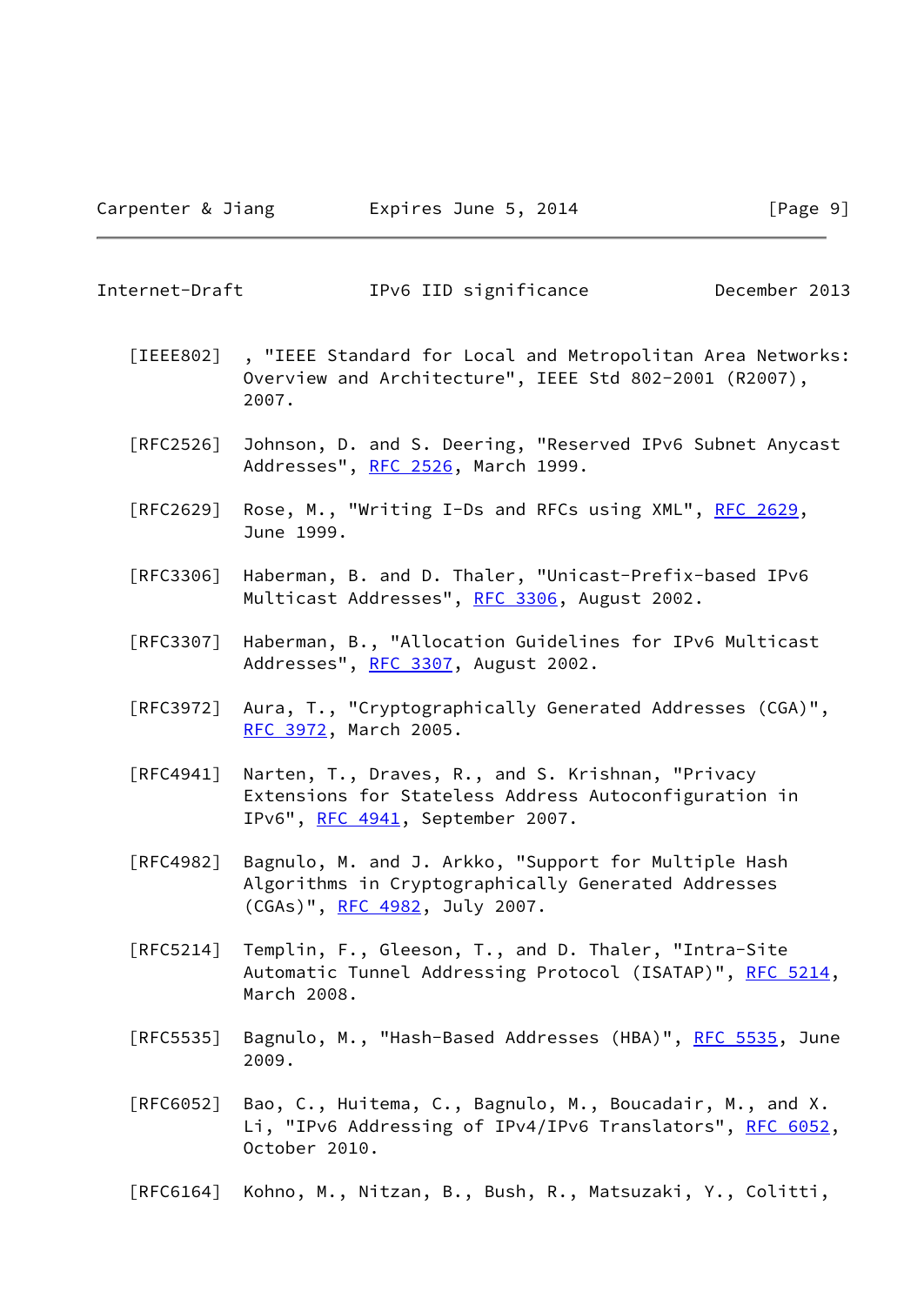L., and T. Narten, "Using 127-Bit IPv6 Prefixes on Inter- Router Links", [RFC 6164](https://datatracker.ietf.org/doc/pdf/rfc6164), April 2011.

- [RFC6741] Atkinson,, RJ., "Identifier-Locator Network Protocol (ILNP) Engineering Considerations", [RFC 6741,](https://datatracker.ietf.org/doc/pdf/rfc6741) November 2012.
- [RFC6775] Shelby, Z., Chakrabarti, S., Nordmark, E., and C. Bormann, "Neighbor Discovery Optimization for IPv6 over Low-Power

<span id="page-11-0"></span>

| Carpenter & Jiang                                                      |                                                          | Expires June 5, 2014                                                                                           | [Page 10]     |
|------------------------------------------------------------------------|----------------------------------------------------------|----------------------------------------------------------------------------------------------------------------|---------------|
| Internet-Draft                                                         |                                                          | IPv6 IID significance                                                                                          | December 2013 |
|                                                                        | November 2012.                                           | Wireless Personal Area Networks (6LoWPANs)", RFC 6775,                                                         |               |
| $\lceil \mathsf{RFC6957} \rceil$                                       |                                                          | Costa, F., Combes, J-M., Pougnard, X., and H. Li,<br>"Duplicate Address Detection Proxy", RFC 6957, June 2013. |               |
| Authors' Addresses                                                     |                                                          |                                                                                                                |               |
| Brian Carpenter<br>PB 92019<br>Auckland 1142<br>New Zealand            | Department of Computer Science<br>University of Auckland | Email: brian.e.carpenter@gmail.com                                                                             |               |
| Sheng Jiang<br>Q14, Huawei Campus<br>No.156 Beiqing Road<br>P.R. China | Huawei Technologies Co., Ltd                             | Hai-Dian District, Beijing 100095                                                                              |               |
|                                                                        | Email: jiangsheng@huawei.com                             |                                                                                                                |               |